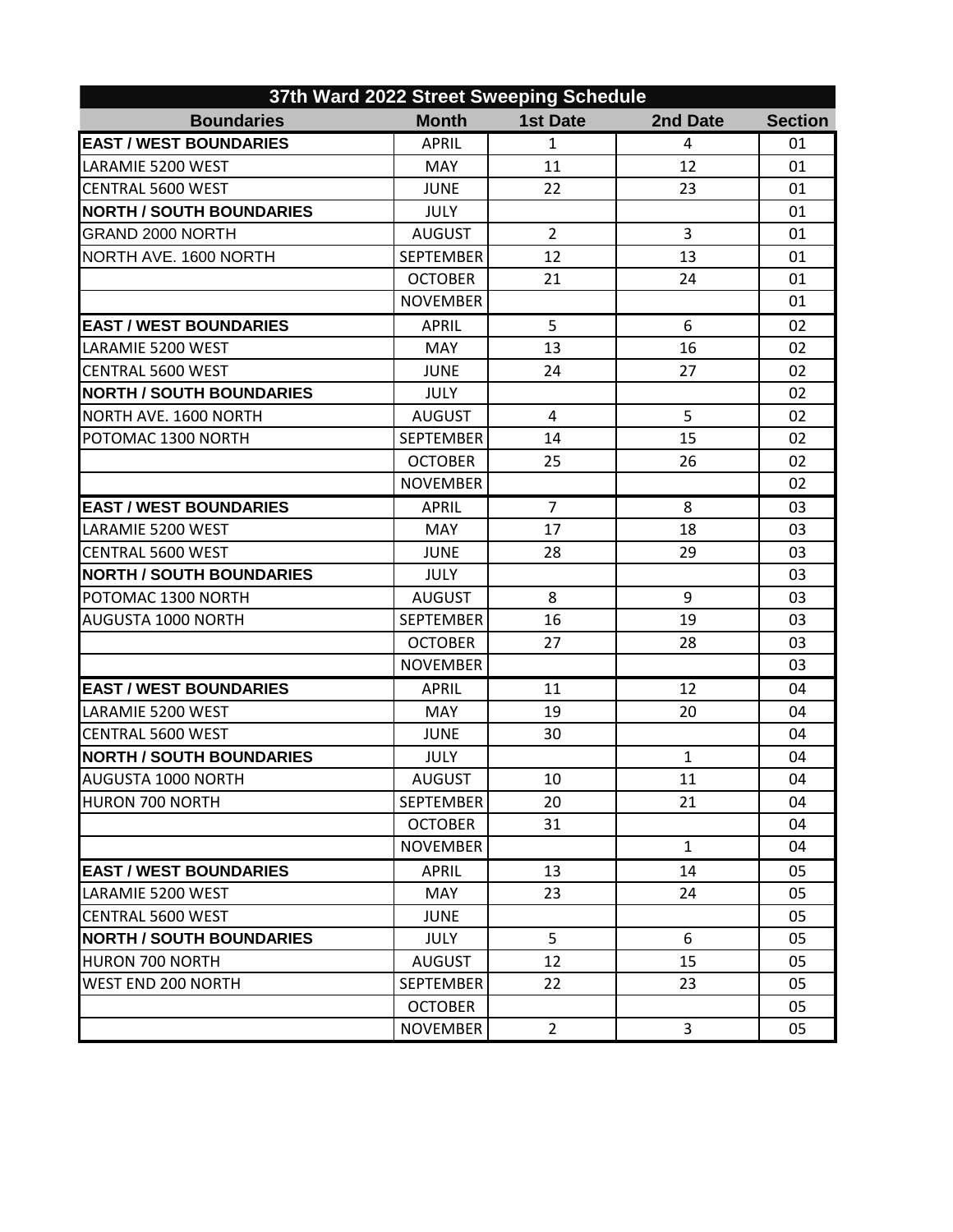| 37th Ward 2022 Street Sweeping Schedule |                  |                 |                |                |  |  |  |
|-----------------------------------------|------------------|-----------------|----------------|----------------|--|--|--|
| <b>Boundaries</b>                       | <b>Month</b>     | <b>1st Date</b> | 2nd Date       | <b>Section</b> |  |  |  |
| <b>EAST / WEST BOUNDARIES</b>           | <b>APRIL</b>     | 15              | 18             | 06             |  |  |  |
| CICERO 4800 WEST                        | <b>MAY</b>       | 25              | 26             | 06             |  |  |  |
| LARAMIE 5200 WEST                       | <b>JUNE</b>      |                 |                | 06             |  |  |  |
| <b>NORTH / SOUTH BOUNDARIES</b>         | <b>JULY</b>      | $\overline{7}$  | 8              | 06             |  |  |  |
| <b>HURON 700 NORTH</b>                  | <b>AUGUST</b>    | 16              | 17             | 06             |  |  |  |
| <b>LAKE ST 200 NORTH</b>                | <b>SEPTEMBER</b> | 26              | 27             | 06             |  |  |  |
|                                         | <b>OCTOBER</b>   |                 |                | 06             |  |  |  |
|                                         | <b>NOVEMBER</b>  | 4               | $\overline{7}$ | 06             |  |  |  |
| <b>EAST / WEST BOUNDARIES</b>           | <b>APRIL</b>     | 19              | 20             | 07             |  |  |  |
| CICERO 4800 WEST                        | <b>MAY</b>       | 27              | 31             | 07             |  |  |  |
| LARAMIE 5200 WEST                       | <b>JUNE</b>      |                 |                | 07             |  |  |  |
| <b>NORTH / SOUTH BOUNDARIES</b>         | <b>JULY</b>      | 11              | 12             | 07             |  |  |  |
| <b>AUGUSTA 1000 NORTH</b>               | <b>AUGUST</b>    | 18              | 19             | 07             |  |  |  |
| HURON 700 NORTH                         | <b>SEPTEMBER</b> | 28              | 29             | 07             |  |  |  |
|                                         | <b>OCTOBER</b>   |                 |                | 07             |  |  |  |
|                                         | <b>NOVEMBER</b>  | 8               | 9              | 07             |  |  |  |
| <b>EAST / WEST BOUNDARIES</b>           | <b>APRIL</b>     | 21              | 22             | 08             |  |  |  |
| CICERO 4800 WEST                        | <b>MAY</b>       |                 |                | 08             |  |  |  |
| LARAMIE 5200 WEST                       | <b>JUNE</b>      | $\mathbf{1}$    | $\overline{2}$ | 08             |  |  |  |
| <b>NORTH / SOUTH BOUNDARIES</b>         | <b>JULY</b>      | 13              | 14             | 08             |  |  |  |
| POTOMAC 1300 NORTH                      | <b>AUGUST</b>    | 22              | 23             | 08             |  |  |  |
| <b>AUGUSTA 1000 NORTH</b>               | <b>SEPTEMBER</b> | 30              |                | 08             |  |  |  |
|                                         | <b>OCTOBER</b>   |                 | 3              | 08             |  |  |  |
|                                         | <b>NOVEMBER</b>  | 10              | 11             | 08             |  |  |  |
| <b>EAST / WEST BOUNDARIES</b>           | <b>APRIL</b>     | 25              | 26             | 09             |  |  |  |
| CICERO 4800 WEST                        | MAY              |                 |                | 09             |  |  |  |
| LARAMIE 5200 WEST                       | <b>JUNE</b>      | 3               | 6              | 09             |  |  |  |
| <b>NORTH / SOUTH BOUNDARIES</b>         | <b>JULY</b>      | 15              | 18             | 09             |  |  |  |
| NORTH AVE, 1600 NORTH                   | <b>AUGUST</b>    | 24              | 25             | 09             |  |  |  |
| POTOMAC 1300 NORTH                      | <b>SEPTEMBER</b> |                 |                | 09             |  |  |  |
|                                         | <b>OCTOBER</b>   | 4               | 5              | 09             |  |  |  |
|                                         | <b>NOVEMBER</b>  | 14              | 15             | 09             |  |  |  |
| <b>EAST / WEST BOUNDARIES</b>           | <b>APRIL</b>     | 27              | 28             | 10             |  |  |  |
| CICERO 4800 WEST                        | <b>MAY</b>       |                 |                | 10             |  |  |  |
| LARAMIE 5200 WEST                       | <b>JUNE</b>      | $\overline{7}$  | 8              | 10             |  |  |  |
| <b>NORTH / SOUTH BOUNDARIES</b>         | <b>JULY</b>      | 19              | 20             | 10             |  |  |  |
| IGRAND 1000 NORTH                       | <b>AUGUST</b>    | 26              | 29             | 10             |  |  |  |
| NORTH AVE. 1600 NORTH                   | <b>SEPTEMBER</b> |                 |                | 10             |  |  |  |
|                                         | <b>OCTOBER</b>   | 6               | $\overline{7}$ | 10             |  |  |  |
|                                         | <b>NOVEMBER</b>  | 16              | 17             | 10             |  |  |  |